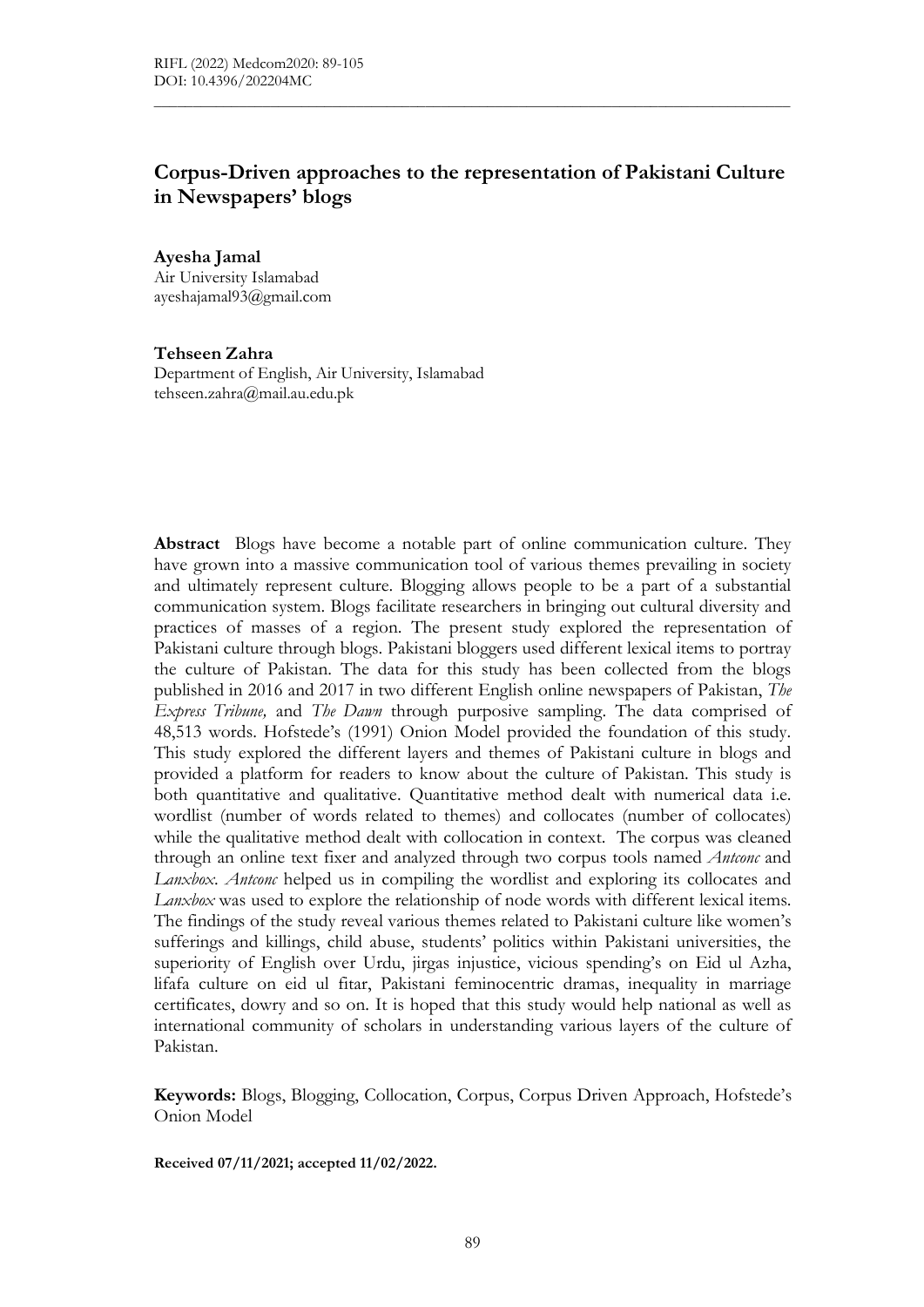### 0. Introduction

 Every individual in this world carries patterns of feelings and thinking and there is no exception to this rule. One may learn these patterns throughout his/her life. However, patterns are usually acquired in early childhood; in which most of the things are acquired. These patterns at the societal level represent the culture of a society. A culture of a society is present not only in abstract form but also in a concrete form such as in books, newspapers, and blogs etc. The word "culture" has several meanings. It means 'refinement of the world' or "civilization" in most western languages. Culture is not an individual but a collective phenomenon. This social phenomenon consists of unwritten rules. People learn these rules in their childhood. Culture is not innate, and does not derive from one's genes, but is always learned from the social environment (Hofstede, Minkov 2010).

 $\mathcal{L}_\mathcal{L} = \{ \mathcal{L}_\mathcal{L} = \{ \mathcal{L}_\mathcal{L} = \{ \mathcal{L}_\mathcal{L} = \{ \mathcal{L}_\mathcal{L} = \{ \mathcal{L}_\mathcal{L} = \{ \mathcal{L}_\mathcal{L} = \{ \mathcal{L}_\mathcal{L} = \{ \mathcal{L}_\mathcal{L} = \{ \mathcal{L}_\mathcal{L} = \{ \mathcal{L}_\mathcal{L} = \{ \mathcal{L}_\mathcal{L} = \{ \mathcal{L}_\mathcal{L} = \{ \mathcal{L}_\mathcal{L} = \{ \mathcal{L}_\mathcal{$ 

Today, people are living in two different worlds; one is the real world and the other is the world of media. Real-world is the one in which individuals directly experience events. While in the world, individuals have no direct experiences but are dependent on decisions made by news reporters and editors. Media has a great effect on every individual, even on those who pay very little attention to it (Gene Zucker 1978).

Therefore, the study aims to examine the blogs of Pakistan especially the cultural blogs to explore the depiction of Pakistani culture in blogs by using corpus tools. Blogs are journals that are available on the web. Briggs and Schaffer (2007) identified common characteristics of blogs. Those characteristics are; blogs are frequently updated online journals written in a conversational style, their entries are in reversed chronological sequence, and they have usually comment options that allow readers to post their thoughts. The present study has analyzed different content words of culture-related blogs and collocates to unveil the different layers of Pakistani culture or the representation of Pakistani culture in blogs.

In today's world, blog writing is common as the world has become a global village. People are now in great need of knowing about each other. Blogs have opened a new line of communication throughout the world as blogs are read nationally as well as internationally. If someone wants to know about the culture of a country or society, he/she might read their cultural blogs. In cultural blogs, a society is culturally represented, and it leaves an image or impression on readers' minds about the culture of that society. In the light of the above argument, the present study made a corpus of Pakistani newspapers' blogs to analyze the portrayal of culture and different prevailing practices in Pakistan. It tried to examine the ways through which bloggers portrayed the culture of Pakistan and find out those content words as well as collocates that they used for it.

This study is about the depiction of Pakistani culture in blogs. There are many blogs, but the present study has been delimited to the blogs from two English online Pakistani newspapers: The Dawn, and The Express Tribune. The study has further been delimited to the cultural blogs of 2016 and 2017 of these two online newspapers.

## 1. Literature Review

 Many scholars define culture in different ways. According to Hofstede, «culture is a collective programming of the mind that distinguishes the members of one group or society from those of another one». «Culture is a set of patterns that pass from one person to another, usually from elders to their younger ones. It is not essential that it transfers only from the elder ones, it can be transferred from a friend to another friend as well» (Hofstede 1984).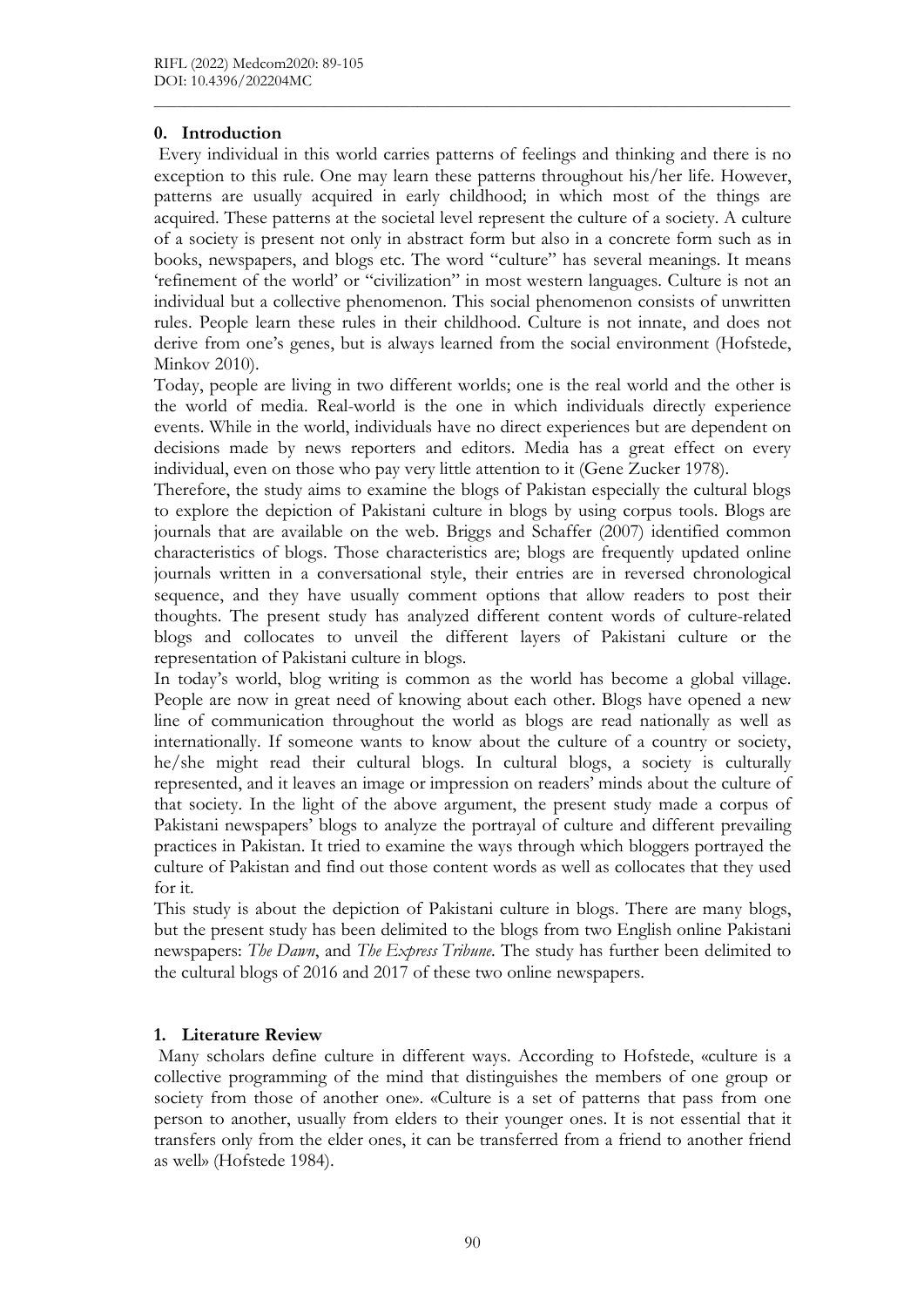Culture and personality are closely related to each other. Growth of personality is not possible without culture (Badey 2011). Nevertheless, culture should be distinguished from an individual's personality as well as from human nature. Human personality is universal and inherited. Our ability to feel happiness, love, joy, anger, and sadness, etc. all stems from human nature. The ways to show feelings, joy, and fear are also related to culture and are modified by it. Personality on the other hand is specific to an individual. It is someone's unique mental program. Unlike culture, personality is not shared with other people and is unique (Hofstede et al. 2010).

 $\mathcal{L}_\mathcal{L} = \{ \mathcal{L}_\mathcal{L} = \{ \mathcal{L}_\mathcal{L} = \{ \mathcal{L}_\mathcal{L} = \{ \mathcal{L}_\mathcal{L} = \{ \mathcal{L}_\mathcal{L} = \{ \mathcal{L}_\mathcal{L} = \{ \mathcal{L}_\mathcal{L} = \{ \mathcal{L}_\mathcal{L} = \{ \mathcal{L}_\mathcal{L} = \{ \mathcal{L}_\mathcal{L} = \{ \mathcal{L}_\mathcal{L} = \{ \mathcal{L}_\mathcal{L} = \{ \mathcal{L}_\mathcal{L} = \{ \mathcal{L}_\mathcal{$ 

One should also be clear about the distinction between identity and culture. Identity is conscious but culture is not; identity deals with individuals as well as groups but culture is always about the group. Identity and culture also differ in their explicitness. Identity is explicit, while culture is implicit. One can explain their identity but talking about culture is difficult because one needs to understand it first (Hofstede 2009). Culture can be defined as; those motives, beliefs, values, and identities that are shared by people within a society, and those interpretations and meanings that result from common experiences of individuals and are transmitted from one generation to another (House, Hanges, Javidan, Dorfman, Gupta 2004).

Media, society, and culture are interrelated. Media represents both society and culture. The technological infrastructure shown by media is the representation of the economy and power of a society. Similarly, the images and ideas propagated on media represent the culture of a country (McQuail 2010). Media has its role in portraying culture. Media send messages and those messages reinforce cultural values. People can observe those cultural values in the roles adopted by celebrities. Those roles adopted by them send different messages to the people. Media can promote courageous truth-telling as well as can hide social issues. Media has also the ability to provide the real example of an abstract of cultural values. Media messages are received by an individual and are created and distributed by individuals, businesses, organizations, or governments. These media messages are interpreted differently by every individual according to individual life experiences, and educations. Many other factors are involved in interpreting media messages i.e. Author, Format, Audience, Content, Purpose (Lule 2012).

A blog is a genre as it includes certain characteristics like dated entries (which are displayed in reverse sequence), the name of the blogger, and sidebars (Jaborooty, Baker 2017). There is a general aim of the blogger and that aim is to share his/her viewpoints or ideas with others through the web. Blog in this modern world is a great contribution to the art of the self. To bloggers, the content of the post is very important because it represents their freedom of selection as well as a presentation (Miller, Shepherd 2004). Bloggers use both informal spoken language as well as a formal written language. They also use the language of the internet, a language that displays those features which are unique to the internet (Jaborooty, Baker 2017).

The present study used corpus analysis and analyzed different frequently used content words and their collocates to know about the portrayal of culture in Pakistani newspapers. A corpus is the collection of language, and that piece of language is selected and assembled with a particular purpose in mind. The selected piece of language acts as a sample or representative of the language. Corpus is defined in several ways. It should be machine-readable, include authentic texts which are sampled, and is representative of a specific language or variety of languages. Corpus is not a random collection of any text; the text is assembled with a purpose. The text can be written or spoken and is machine-readable. Using a computer to handle data is of great advantage because computerized corpora are easily processed and manipulated. Besides, computers can process data more accurately and consistently. Also, computer results are more reliable, as they can avoid human bias (McEnery, Xiao, Toon 2006).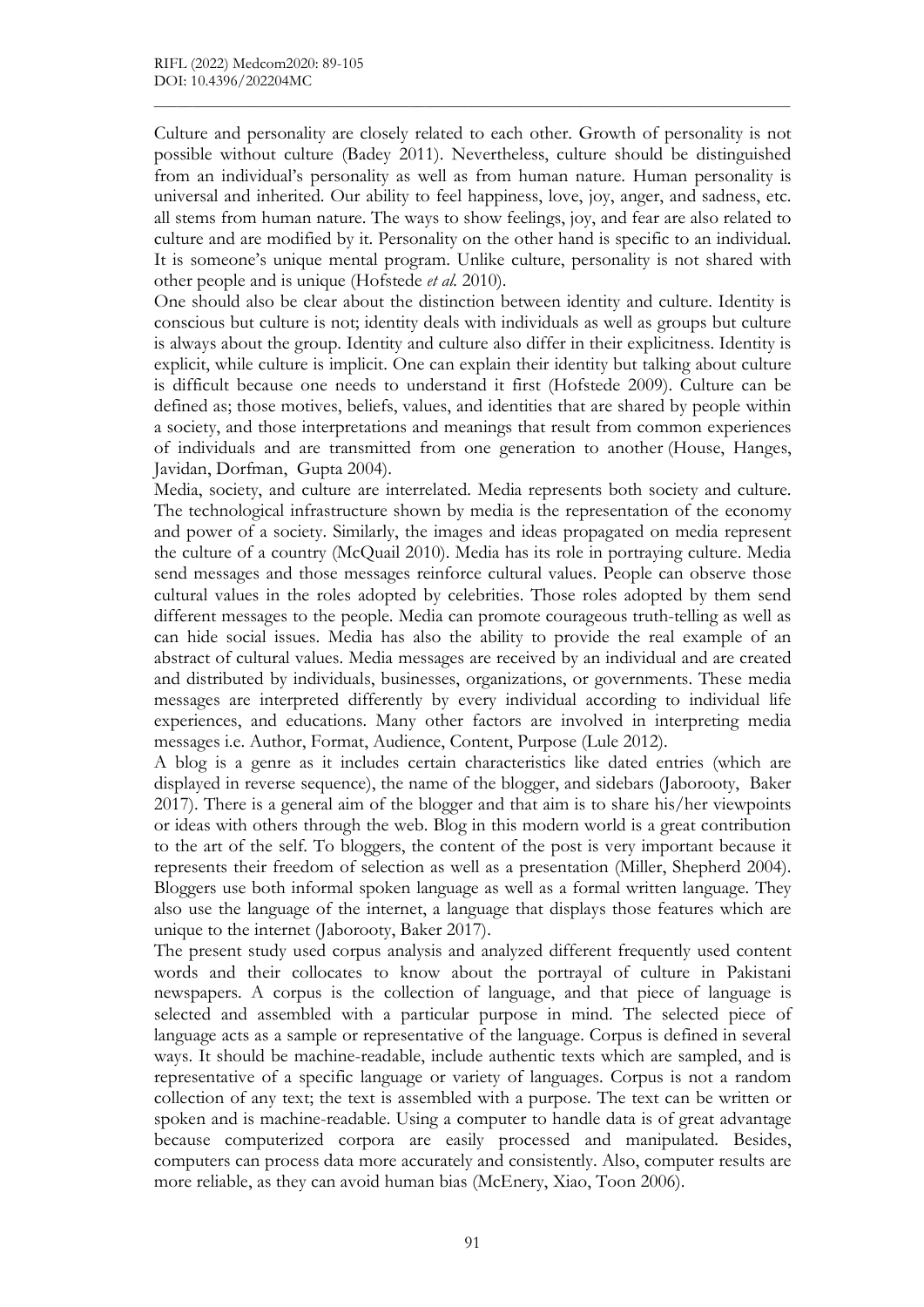Collocation is the syntagmatic attraction between two or more morphemes, words, phrases, or we can say between two utterances. Each word in a language prefers some other words over them and those words co-occur with that word more frequently as compared to other words in that language. Simply, in every language, some words cooccur more frequently as compared to other words. This is the notion on which the concept of collocation is based. (Lehecka 2015). The collocation window is the number of words from the node word. The preferred collocation window size varies between different studies. This number can be one, two, three, four, five, and so on. For example, Stubbs (1995) is of the view that most of the studies on collocation use two or three words to each side of the node word i.e., L2–R2 or L3–R3.

 $\mathcal{L}_\mathcal{L} = \{ \mathcal{L}_\mathcal{L} = \{ \mathcal{L}_\mathcal{L} = \{ \mathcal{L}_\mathcal{L} = \{ \mathcal{L}_\mathcal{L} = \{ \mathcal{L}_\mathcal{L} = \{ \mathcal{L}_\mathcal{L} = \{ \mathcal{L}_\mathcal{L} = \{ \mathcal{L}_\mathcal{L} = \{ \mathcal{L}_\mathcal{L} = \{ \mathcal{L}_\mathcal{L} = \{ \mathcal{L}_\mathcal{L} = \{ \mathcal{L}_\mathcal{L} = \{ \mathcal{L}_\mathcal{L} = \{ \mathcal{L}_\mathcal{$ 

Mackiewicz (2016) mentions three benefits of corpus analysis for a researcher. Firstly, it uses software, so it is more accurate, not subject to human errors. Secondly, corpus analysis is more objective. Thirdly, it can yield generalizable results if a corpus is the representative sample of the population. Here, researchers have used the Corpus-driven approach to find out the depiction of Pakistani culture in newspaper blogs. The corpusdriven research is more inductive, and it makes minimal prior assumptions about those linguistic features that should be used for corpus analysis. The corpus-driven analysis identifies those linguistic categories that have not been previously recognized. This approach tries to reveal new linguistic constructs through its inductive analysis of the corpus. The corpus-driven approach undertakes only the existence of word forms. In the Corpus-driven approach, every word form is treated separately; even the variant of the same lemma is treated distinctly. According to this approach, each word has its grammar and its meanings. The plural form 'eyes' often refer to the physical body part which is modified by a possessive determiner or an attributed adjective. On the other hand, the singular "eye" is usually used in fixed expressions and very rarely refers to a body part (Heine, Narrog 2015).

Matheson (2005) defines blogs as web diaries. According to him, these diaries depend on software that is cheap or free. People can easily create websites for them. The blogger just posts the new entry, and the software pushes down the previous entries and brings this new entry to the top of the website. Blogs are easily available across the internet and one can comment on these blog entries, the comments are attached to those entries.

#### 2. Methodology

The present research uses the Onion Model of Hofstede as a theoretical framework. We exploited this model in this study to unravel all the layers of culture, as this research is about the exploration of the representation of Pakistani culture in Pakistani blogs. Hofstede (1991), stated in Fang, (2010) compared the culture of a nation to 'onion' and compared layers of 'onion' to symbols, heroes, rituals, and values. The outer layers of "onion" (symbols, heroes, and rituals) were not firm while the core (values) stayed firm. Hofstede visually presented his 'onion model' in such a way that the core (values) was large and did not change while the other elements might change. The values were the software of culture and all the remaining elements were its hardware. Hofstede saw the values of a culture as unchanged over time and due to this reason, he placed these values at the centre of the "onion".

This model consists of three layers around the core. The values are at the core while the symbols, heroes, and rituals are around the core values.

The model includes symbols and every culture has its unique symbols. Symbols include words, gestures, pictures or objects, etc. that carry a particular meaning which is only known by those who belong to the same culture. This study has been delimited to the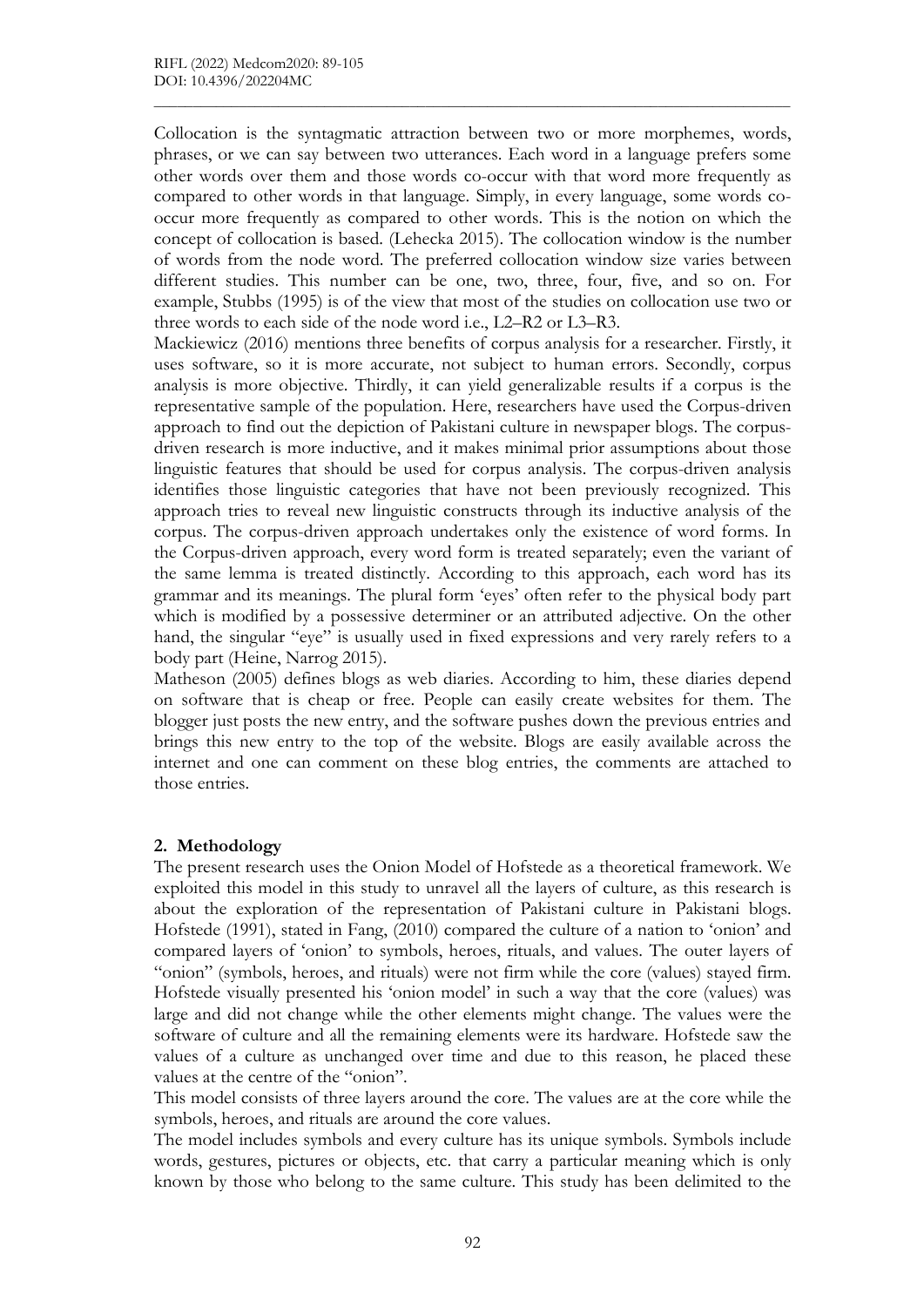written material of cultural blogs; therefore, it does not deal with gestures and pictures. The second outer layer of the model consists of heroes. Heroes are those people who have certain characteristics due to which people consider them their role models. These heroes are not necessarily alive or real; they may be dead or imaginary. Every culture has its heroes. They differ from country to country or from culture to culture. Rituals are the collective activities of the people within a culture. These activities include greetings, ceremonies, meetings, and ways of communication or interactions. All symbols, heroes, and rituals within a culture come under the term "practices". These practices can be seen by both outsiders and insiders but can be interpreted only by the insiders (Hofstede et al. 2010).

 $\mathcal{L}_\mathcal{L} = \{ \mathcal{L}_\mathcal{L} = \{ \mathcal{L}_\mathcal{L} = \{ \mathcal{L}_\mathcal{L} = \{ \mathcal{L}_\mathcal{L} = \{ \mathcal{L}_\mathcal{L} = \{ \mathcal{L}_\mathcal{L} = \{ \mathcal{L}_\mathcal{L} = \{ \mathcal{L}_\mathcal{L} = \{ \mathcal{L}_\mathcal{L} = \{ \mathcal{L}_\mathcal{L} = \{ \mathcal{L}_\mathcal{L} = \{ \mathcal{L}_\mathcal{L} = \{ \mathcal{L}_\mathcal{L} = \{ \mathcal{L}_\mathcal{$ 

The present research is related to social phenomenon and is descriptive. Qualitative research is concerned with developing explanations of social phenomena. It is best at answering the "how" and "why" types of questions and the present study is to examine how Pakistani culture is depicted in Pakistani blogs. Quantitative methods, on the other hand, deal with statistical or mathematical data. As the present research is descriptive as well as Corpus-based, therefore the researchers used both quantitative and qualitative research methods for analysis. Therefore, the present study is mixed-method research. Dealing with collocation in context, researchers used a qualitative research method and applied quantitative research methods while dealing with frequently occurring collocates and content words.

The sample of the study is blogs taken from two English online newspapers: The Express Tribune, and The Dawn. These newspapers have been selected through convenience sampling. It is a type of non-random sampling where those units of the target population that are convenient are selected for the study (Etikan, Musa, Alkassim 2016). In the two newspapers, only blogs that were related to the culture of Pakistan have been selected. The selection of blogs has been done through the Purposive Sampling Technique. Purposive sampling also refers to the judgmental and subjective technique or selective sampling is a technique of sampling that depends on the judgment of the researcher for selecting the sample to be studied (Sharma 2017).

The data for this study was extracted from the blogs focusing on the culture of Pakistan in newspapers. The data of blogs was collected from 2016 to 2017, published in the mainstream newspapers of Pakistan; the *Dawn* and *The Express Tribune*. This data is part of a larger research project named Pakistan Gender Text (PakGenText) (Shehzad and Zahra, in progress). Each blog was scanned to ensure that it dealt with "Pakistani Culture" as subject.

After compiling the corpora, unnecessary data like page numbers, pictures, author's name, author's picture, author's biodata, and comments were deleted manually. Once all the text was free from unnecessary data, the MS Word files were then passed through Text-fixer software to clean the data from unnecessary spaces like line spaces and paragraph spaces. After cleaning the data, researchers separated the blogs of female writers/bloggers and the blogs of male writers/bloggers. Hence, four corpora were created i.e. '"Dawn Female", "Dawn Male", "Express Female", and "Express Male".

We generated four wordlists through the software  $AntConc$ . In those wordlists, there were several functional words that researchers removed manually from those wordlists. All the remaining words were content words. In those content words, the top eighteen words (most frequent) were selected from every wordlist for analysis. The reason behind selecting the frequently occurring words of the blogs is to know about the main content of those blogs. All frequently used words were analyzed one by one. We explored collocates of frequently occurring words through Ant Conc and examined its use as well as collocates, in four corpora.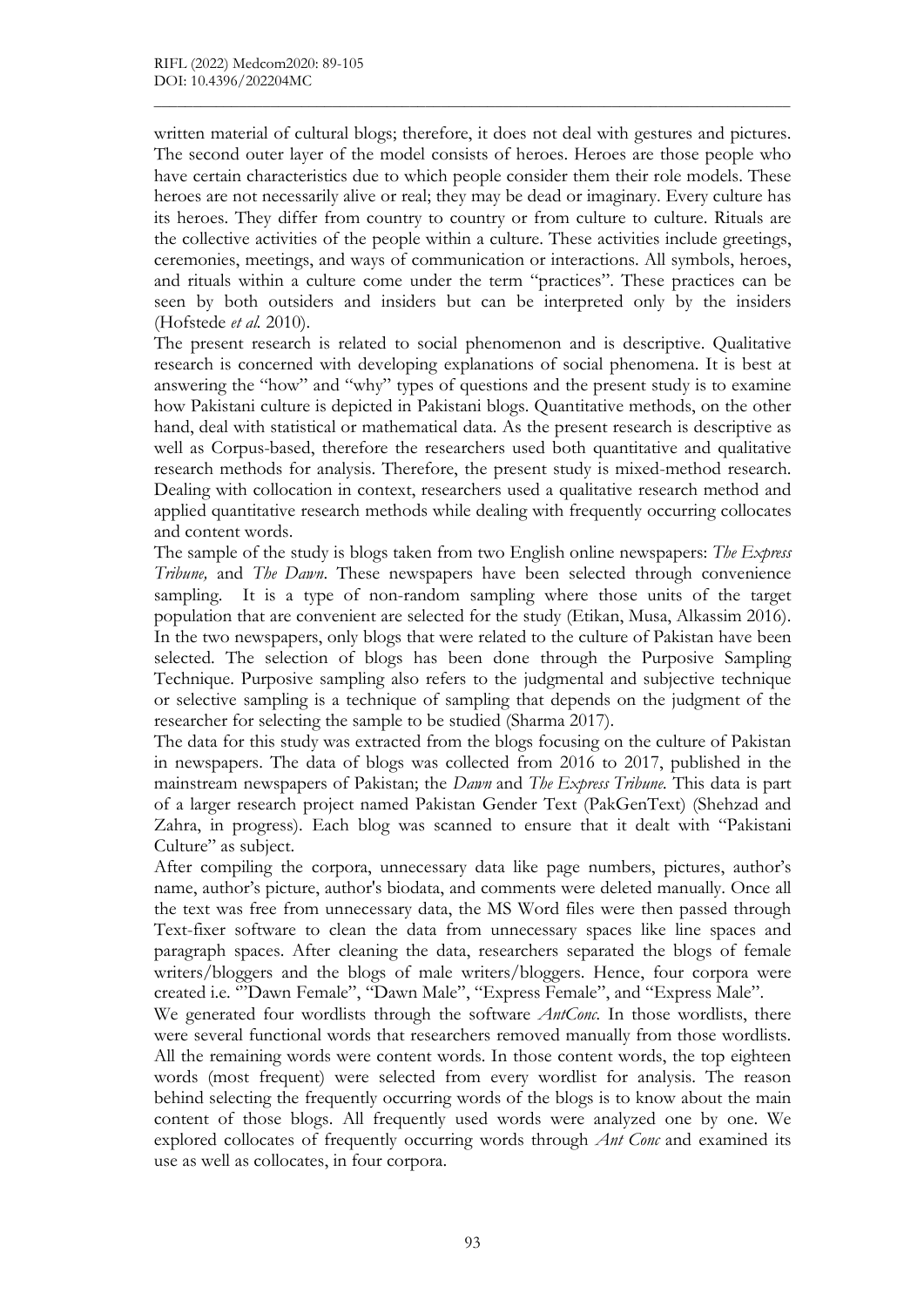# 3. Data Analysis

The data was analyzed with the help of corpus tools. The analysis has been divided into four parts i.e., analysis of "Dawn Female" corpus, analysis of "Dawn Male" corpus, analysis of "Express Female" corpus, and analysis of "Express Male" corpus. During data analysis, the first step was to made wordlists of frequently used content words. The following are those wordlists.

 $\mathcal{L}_\mathcal{L} = \{ \mathcal{L}_\mathcal{L} = \{ \mathcal{L}_\mathcal{L} = \{ \mathcal{L}_\mathcal{L} = \{ \mathcal{L}_\mathcal{L} = \{ \mathcal{L}_\mathcal{L} = \{ \mathcal{L}_\mathcal{L} = \{ \mathcal{L}_\mathcal{L} = \{ \mathcal{L}_\mathcal{L} = \{ \mathcal{L}_\mathcal{L} = \{ \mathcal{L}_\mathcal{L} = \{ \mathcal{L}_\mathcal{L} = \{ \mathcal{L}_\mathcal{L} = \{ \mathcal{L}_\mathcal{L} = \{ \mathcal{L}_\mathcal{$ 

The frequently content words used by the female bloggers of the Dawn newspaper are given below in Table 1.

| S. No.                  | Frequency | Word     |
|-------------------------|-----------|----------|
| $\mathbf{1}$            | 79        | Women    |
| $\overline{2}$          | 37        | Pakistan |
| $\overline{\mathbf{3}}$ | 32        | Father   |
| $\overline{\mathbf{4}}$ | 31        | Work     |
| $5\phantom{.}$          | 29        | Do       |
| 6                       | 28        | Doctors  |
| 7                       | 26        | Just     |
| $\bf 8$                 | 24        | Woman    |
| 9                       | 21        | Amir     |
| 10                      | 21        | Told     |
| 11                      | 19        | Also     |
| 12                      | 19        | Even     |
| 13                      | 19        | Life     |
| 14                      | 19        | Man      |
| 15                      | 19        | Working  |
| 16                      | 18        | Time     |
| 17                      | 18        | Year     |
| 18                      | 17        | Men      |

Table 1. List of frequent words of "Dawn Female" corpus

Following are the eighteen frequent words in the "Dawn Male" corpus as shown in Table 2.

| S. No                   | Frequency | Word     |
|-------------------------|-----------|----------|
|                         | 37        | Student  |
| $\overline{2}$          | 35        | Music    |
| $\overline{\mathbf{3}}$ | 30        | Pakistan |
| $\overline{\mathbf{4}}$ | 30        | People   |
| 5                       | 30        | Students |
| 6                       | 29        | Nazia    |
| 7                       | 26        | Time     |
| 8                       | 26        | Zohaib   |
| 9                       | 24        | State    |
| 10                      | 24        | Up       |
| 11                      | 21        | Child    |
| 12                      | 21        | Voice    |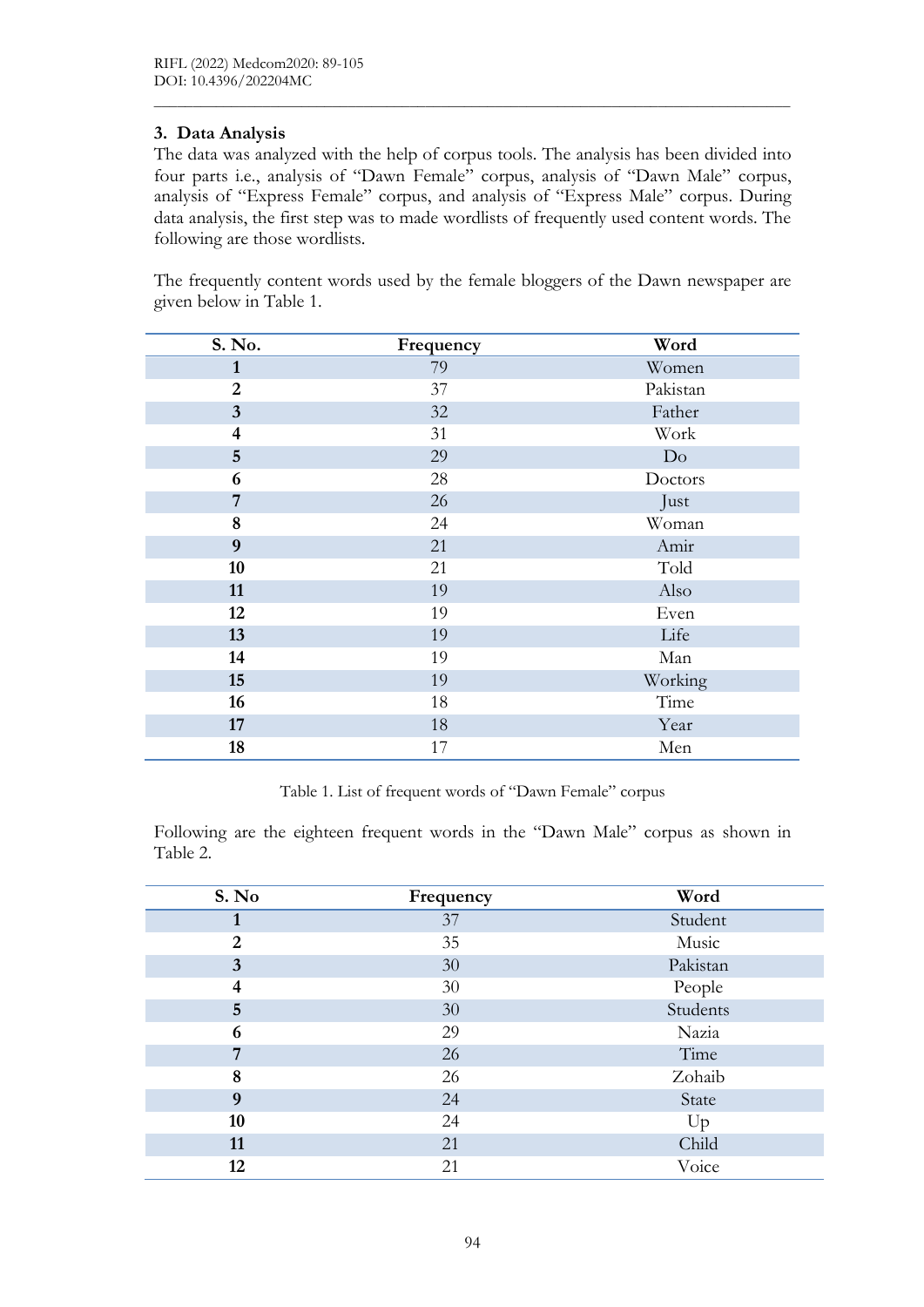| 13 | 18 | Even       |
|----|----|------------|
| 14 | 18 | Only       |
| 15 | 17 | Do         |
| 16 | 17 | Shrine     |
| 17 | 17 | University |
| 18 | ۱6 | Day        |

 $\mathcal{L}_\mathcal{L} = \{ \mathcal{L}_\mathcal{L} = \{ \mathcal{L}_\mathcal{L} = \{ \mathcal{L}_\mathcal{L} = \{ \mathcal{L}_\mathcal{L} = \{ \mathcal{L}_\mathcal{L} = \{ \mathcal{L}_\mathcal{L} = \{ \mathcal{L}_\mathcal{L} = \{ \mathcal{L}_\mathcal{L} = \{ \mathcal{L}_\mathcal{L} = \{ \mathcal{L}_\mathcal{L} = \{ \mathcal{L}_\mathcal{L} = \{ \mathcal{L}_\mathcal{L} = \{ \mathcal{L}_\mathcal{L} = \{ \mathcal{L}_\mathcal{$ 

Table 2. List of frequent words of "Dawn Male" corpus

The table below shows the frequent words used in the "Express Female" corpus. The frequency of every word is given in the table.

| S. No                   | Frequency | Word        |
|-------------------------|-----------|-------------|
| $\mathbf{1}$            | 87        | <b>Not</b>  |
| $\overline{2}$          | 55        | Pakistan    |
| $\mathbf{3}$            | 55        | People      |
| $\overline{\mathbf{4}}$ | 48        | Honor       |
| $\overline{5}$          | 44        | Women       |
| 6                       | 36        | Transgender |
| 7                       | 29        | Girl        |
| 8                       | 29        | Only        |
| $\boldsymbol{9}$        | 28        | Time        |
| 10                      | 26        | Language    |
| 11                      | 26        | Year        |
| 12                      | 25        | Do          |
| 13                      | 24        | Family      |
| 14                      | 24        | Killings    |
| 15                      | 23        | Country     |
| 16                      | 23        | Even        |
| 17                      | 23        | Just        |
| 18                      | 22        | Children    |

Table 3. List of frequent words of "Express Female" corpus

The following table 4 is the wordlist of the top eighteen frequently used content words of "Express Male" corpus.

| S.No. | Frequency | Word     |
|-------|-----------|----------|
|       | 59        | Not      |
| 2     | 58        | Pakistan |
| 3     | 45        | Women    |
|       | 25        | Even     |
| 5     | 25        | Men      |
| 6     | 23        | Imran    |
| 7     | 23        | Marriage |
| 8     | 23        | Only     |
| 9     | 23        | Time     |
| 10    | 22        | Also     |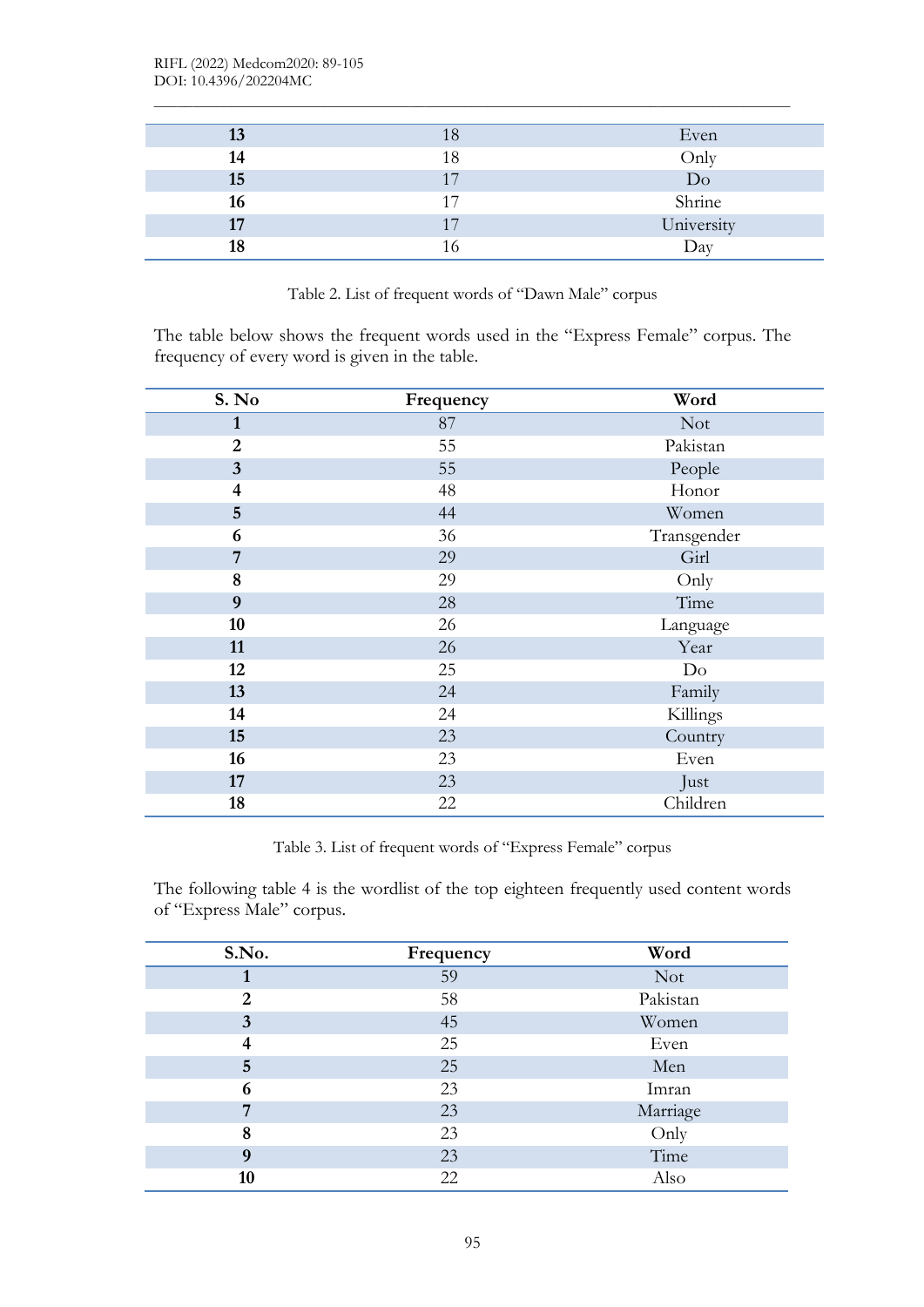| 11 | 22 | Better |
|----|----|--------|
| 12 | 22 | People |
| 13 | 21 | Sports |
| 14 | 19 | World  |
| 15 | 16 | Family |
| 16 | 15 | Just   |
| 17 | 15 | Life   |
| 18 | 15 | Made   |

 $\mathcal{L}_\mathcal{L} = \{ \mathcal{L}_\mathcal{L} = \{ \mathcal{L}_\mathcal{L} = \{ \mathcal{L}_\mathcal{L} = \{ \mathcal{L}_\mathcal{L} = \{ \mathcal{L}_\mathcal{L} = \{ \mathcal{L}_\mathcal{L} = \{ \mathcal{L}_\mathcal{L} = \{ \mathcal{L}_\mathcal{L} = \{ \mathcal{L}_\mathcal{L} = \{ \mathcal{L}_\mathcal{L} = \{ \mathcal{L}_\mathcal{L} = \{ \mathcal{L}_\mathcal{L} = \{ \mathcal{L}_\mathcal{L} = \{ \mathcal{L}_\mathcal{$ 

Table 4. Frequent wordlist of "Express Male" corpus

After analyzing all the frequent content words used by the bloggers of the *Dawn* and the Express Tribune newspapers, researchers explicitly detected a list of words that portrayed Pakistani culture within blogs. The list consists of some names who have been portrayed as the heroes of Pakistan. The following is the list of those content words:

- Women
- Father
- Doctors
- Amir
- Students
- University
- Pakistan
- Music
- Nazia
- Zohaib
- Voice
- Child
- Honor
- Killings
- Transgender
- Language
- Imran
- Marriage
- Sports

The bloggers have used the word 'women' to depict their sufferings, violation of their rights, jirgas' injustice with them, honor killings, and the problems of women doctors in Pakistan. They have used the word "father" frequently to portray the involvement of fathers as well as fathers-in-law in women's killings within Pakistani society. The word 'doctor' has been used with the word "women" to describe the problems faced by women doctors in Pakistan and the bloggers show that women doctors do not leave their jobs by their own choice but are forced by their in-laws. The following Figure 1 shows the relationship between the word "violence" with the word "women" presented by bloggers.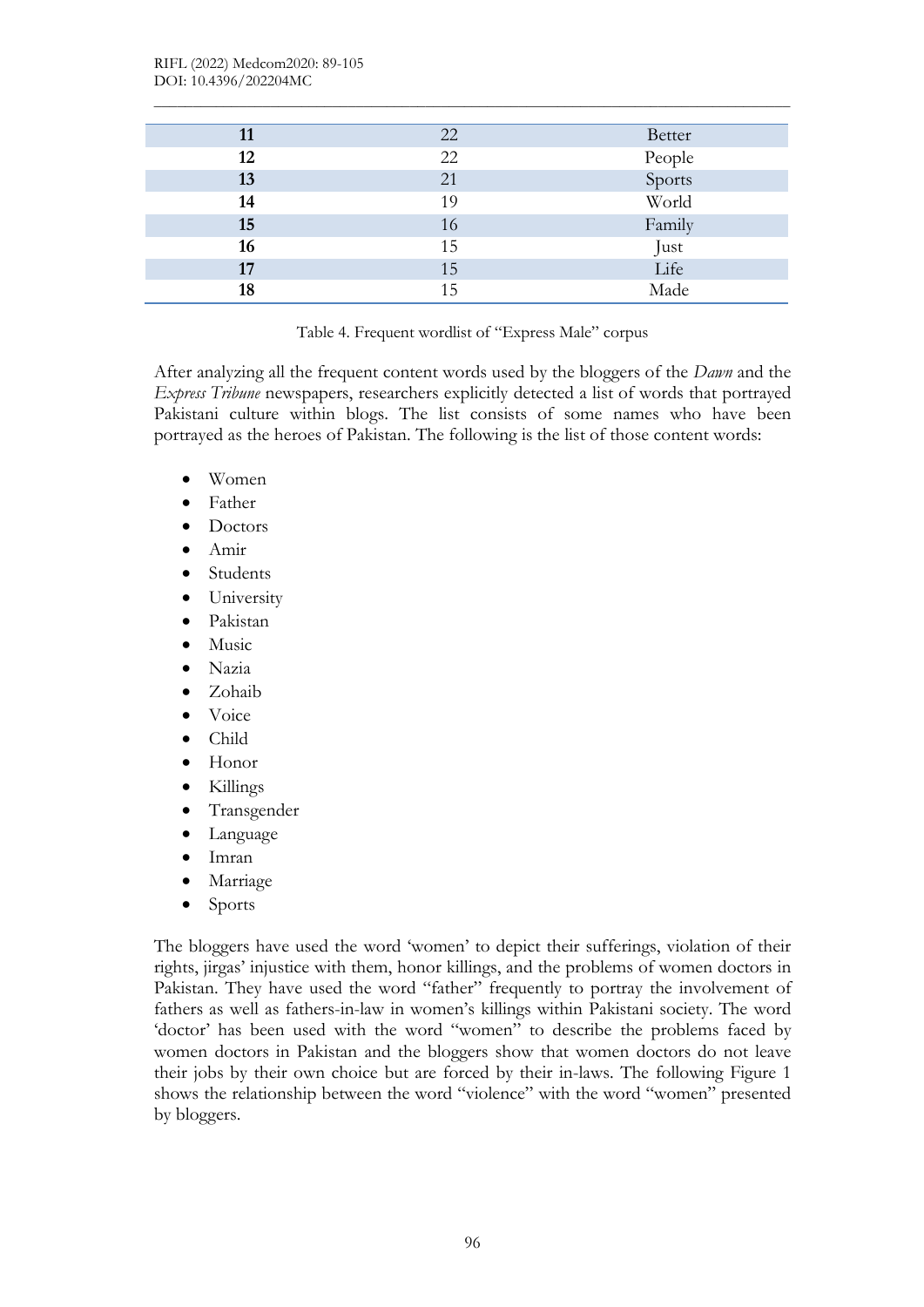

 $\mathcal{L}_\mathcal{L} = \{ \mathcal{L}_\mathcal{L} = \{ \mathcal{L}_\mathcal{L} = \{ \mathcal{L}_\mathcal{L} = \{ \mathcal{L}_\mathcal{L} = \{ \mathcal{L}_\mathcal{L} = \{ \mathcal{L}_\mathcal{L} = \{ \mathcal{L}_\mathcal{L} = \{ \mathcal{L}_\mathcal{L} = \{ \mathcal{L}_\mathcal{L} = \{ \mathcal{L}_\mathcal{L} = \{ \mathcal{L}_\mathcal{L} = \{ \mathcal{L}_\mathcal{L} = \{ \mathcal{L}_\mathcal{L} = \{ \mathcal{L}_\mathcal{$ 

Figure 1. Frequent words used with the node word "violence"

The graph mentioned above shows that the word "violence" has a strong relationship with the word 'women'. It shows the prevalence of violence against women in Pakistan. The name "Amir" has been used by a blogger for Pakistani bowler Muhammad Amir who has been greatly praised by her. She admires his bowling action and terms him the raging phoenix of Pakistan. The words "students" and "university" have been used to represent the politics of students within Pakistani universities. The blogger terms Pakistani universities as a place of dejection, where there is no freedom for learning and critical thinking. Bloggers have used the word "Pakistan" frequently to discuss Pakistani society as well as the practices prevailing within it. Figure 2 given below shows collocates of the word "student".



Figure 2. Collocates of the node word 'student.'

The bloggers have used the words "music" and "voice" to talk about Pakistani pop music and pop singers Nazia, Zohaib, and Junaid Jamshed. The bloggers praise the work done by them. They are not only well-regarded for their work but are also admired for their voices that is why the word "voice" has been frequently used by them. One blogger writes about the voice of Junaid Jamshed and terms it the uncomplicated one. The other blogger discusses Nazia and Zohaib in his blog and terms their voices 'the voice of youth'.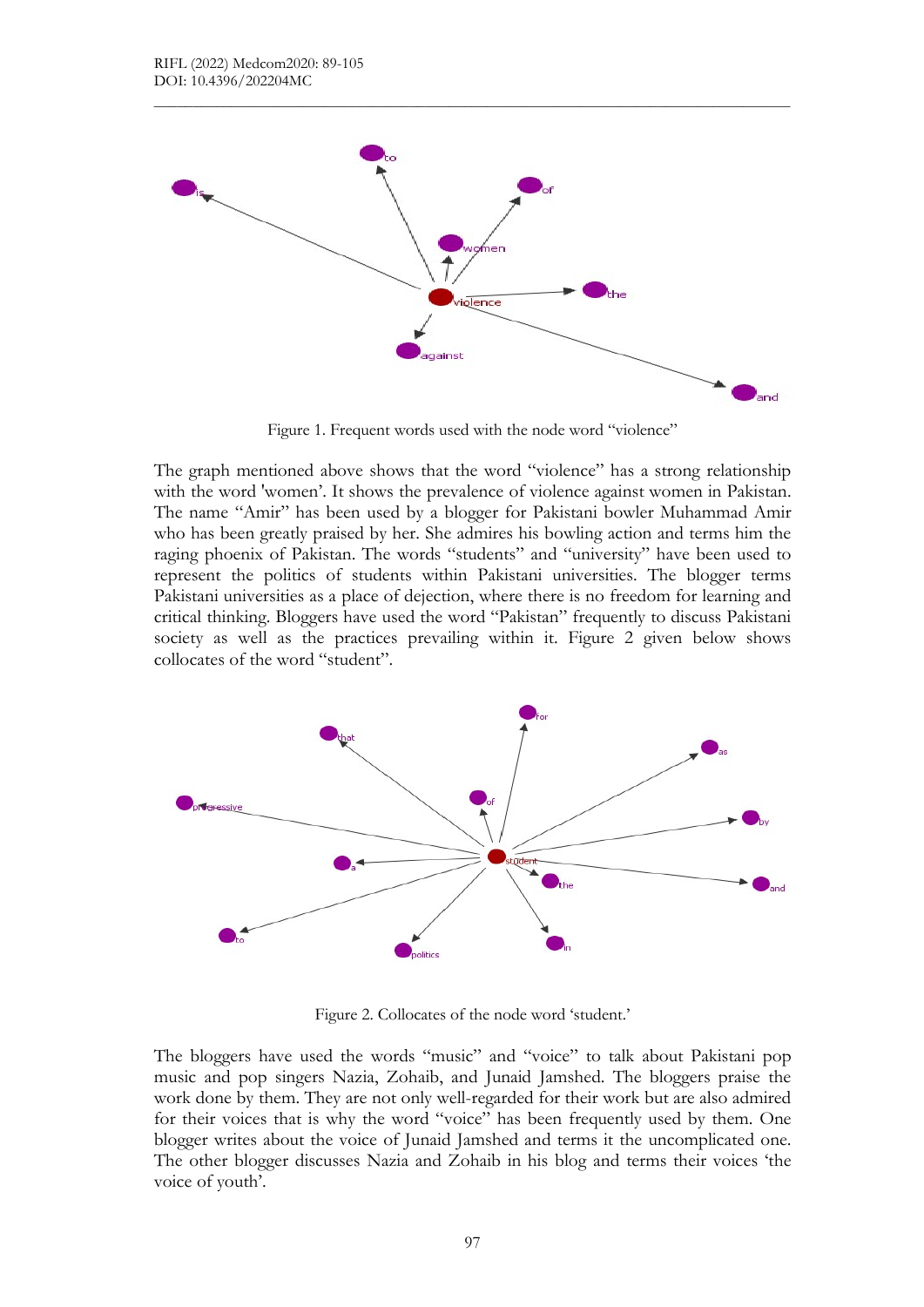The words "honor" and "killings" are adjacent collocates in the selected corpora. The bloggers of the two online newspapers have used these words frequently to depict the evil practice i.e., Honor-killings within Pakistan. They portray it as a bad practice within Pakistani society. They lament that the brothers and fathers are involved in it. They also consider a jirga system responsible for it. They portray honor killing as a problem of the sub-continent and term it un-Islamic practice. One blogger labels it worst of all other crimes. The bloggers have felt the need for eradicating this practice from Pakistan; therefore, they suggest the government of Pakistan to pass an anti-honor killing bill and punish those who commit this crime. The graph below shows the relationship between honour and killings.

 $\mathcal{L}_\mathcal{L} = \{ \mathcal{L}_\mathcal{L} = \{ \mathcal{L}_\mathcal{L} = \{ \mathcal{L}_\mathcal{L} = \{ \mathcal{L}_\mathcal{L} = \{ \mathcal{L}_\mathcal{L} = \{ \mathcal{L}_\mathcal{L} = \{ \mathcal{L}_\mathcal{L} = \{ \mathcal{L}_\mathcal{L} = \{ \mathcal{L}_\mathcal{L} = \{ \mathcal{L}_\mathcal{L} = \{ \mathcal{L}_\mathcal{L} = \{ \mathcal{L}_\mathcal{L} = \{ \mathcal{L}_\mathcal{L} = \{ \mathcal{L}_\mathcal{$ 



Figure 3. Relation between honor and killings within Pakistan.

The word "child" has been also frequently used by bloggers to lament child abuse and child labour within Pakistan. The graph below shows the collocates of the word "child".



Figure 4. Collocates of the word "child"

The word "transgender" has been used frequently by bloggers. They depict the disrespect towards the transgender community within Pakistan as well as portraying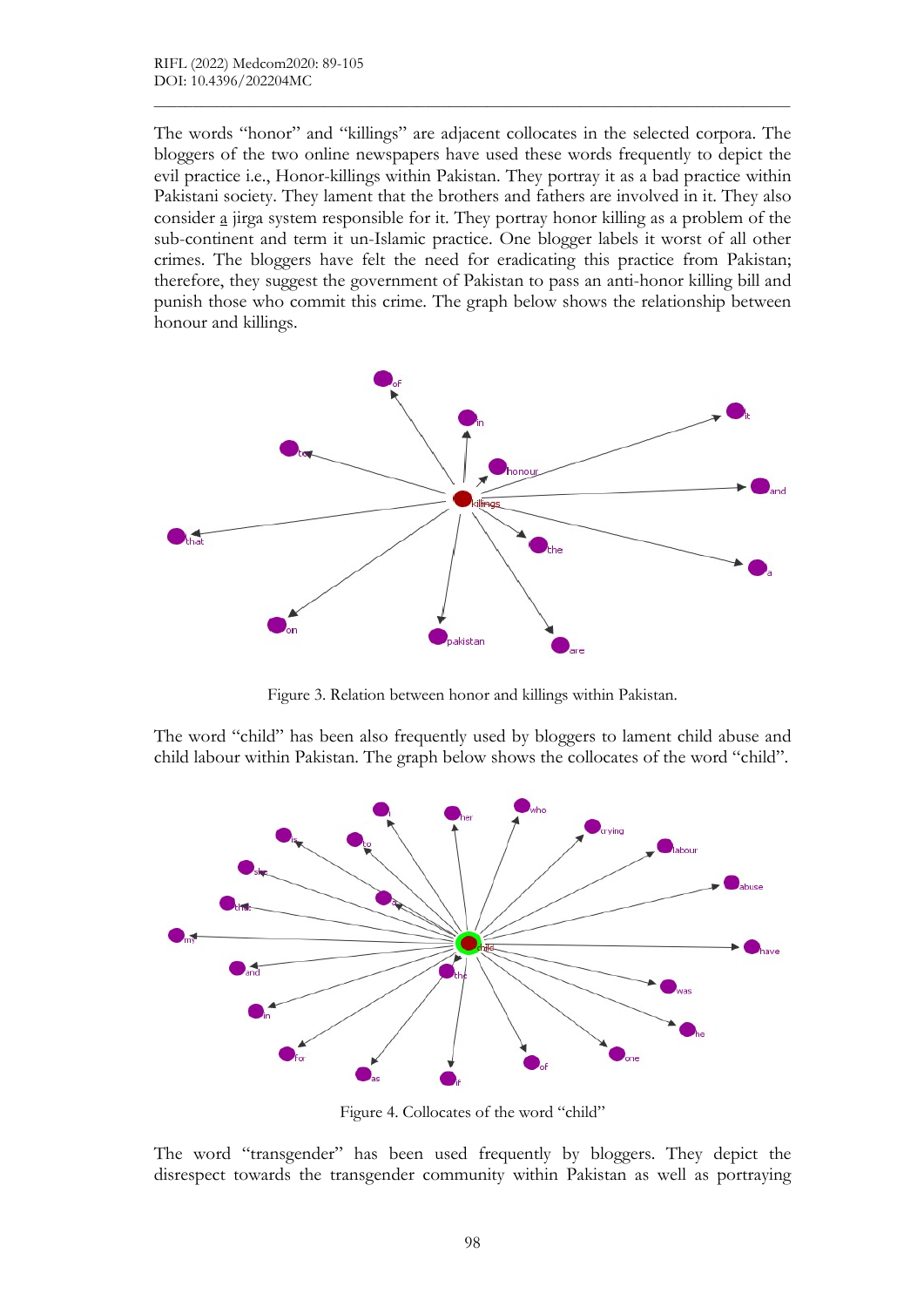them as milestones of Pakistan. They present the superiority of English over Urdu in Pakistan. They feel the need of promoting local sports and lament over Pakistan's incompetence in the Olympics. They use the word 'marriage' to present it as the most valuable tradition and to highlight the violation of women's rights in marriage contracts within Pakistan.

 $\mathcal{L}_\mathcal{L} = \{ \mathcal{L}_\mathcal{L} = \{ \mathcal{L}_\mathcal{L} = \{ \mathcal{L}_\mathcal{L} = \{ \mathcal{L}_\mathcal{L} = \{ \mathcal{L}_\mathcal{L} = \{ \mathcal{L}_\mathcal{L} = \{ \mathcal{L}_\mathcal{L} = \{ \mathcal{L}_\mathcal{L} = \{ \mathcal{L}_\mathcal{L} = \{ \mathcal{L}_\mathcal{L} = \{ \mathcal{L}_\mathcal{L} = \{ \mathcal{L}_\mathcal{L} = \{ \mathcal{L}_\mathcal{L} = \{ \mathcal{L}_\mathcal{$ 

Besides these words, certain other words also portray Pakistani culture within those blogs. They are the window and the adjacent collocates of the frequent content words and are mentioned below;

- 1. Amjad Sabri
- 2. Waris Shah
- 3. Edhi
- 4. Junaid Jamshed
- 5. Ritual
- 6. Eid
- 7. Festival
- 8. Lifafa Culture
- $\Omega$

The names mentioned above have been portrayed as the heroes of Pakistan like Edhi as a humanitarian, Amjad Sabri as a Qawaal, Junaid Jamshed as a singer, and Waris Shah as a Punjabi Sufi poet. Eid has been represented by them as a ritual. They have explained the culture of giving money in envelopes and the wishes written over it to the youngsters on Eid ul Azha and term it lifafa culture.

All the words mentioned above are those content words that help the bloggers of both newspapers in portraying the Pakistani culture. These words alone do not represent the culture, but collocates of these content words help them in the portrayal of Pakistani culture to the world. Like the word "women" itself is not cultural but its collocates represent the sufferings of women within Pakistani societies. Similarly, the word "father" itself is not a negative word or related to crime, but its collocates helped us in knowing about the involvement of fathers in honor killings in Pakistan. The word 'doctor' has been frequently used in the selected culture-related blogs, although doctorship is a profession and has nothing to do with culture. Therefore, researchers checked collocates of it to know why bloggers used this term frequently. The most frequent adjacent collocate of it is "women". It is through these adjacent and window collocates and also through the context of the word "doctor" that researchers came to know that the bloggers have depicted the problems faced by women doctors within Pakistan. Amir is a Muslim name for a boy, so it has nothing to do with any culture, but after analyzing the context of this name, researchers came to know that the blogger was discussing Pakistani bowler Muhammad Amir. Similarly, "student" and "university" are simple nouns. The blogger uses "University" and "Pakistan" frequently with the word "student" to discuss the penetration of students' politics within Pakistan. Also, we know through these collocates that the bloggers have talked about the country Pakistan. They have discussed the rituals, values, and heroes, etc. of the country so frequently used the word 'Pakistan.' Like Amir, Nazia and Zohaib are also names of persons who have been represented as heroes of pop music. 'Music' and 'voice' are its frequent collocates. The bloggers appreciate their work and praise their voices, especially the voice of Junaid Jamshed. In those frequent content wordlists, there is a word 'child' and its frequent collocate is '"abor" through which researchers came to know that the bloggers portrayed the child labor within the country. The word "honor" itself is positive and has been used frequently, but at the same time the word "killing" is also frequently used, so when researchers check their collocates they find that both these words are the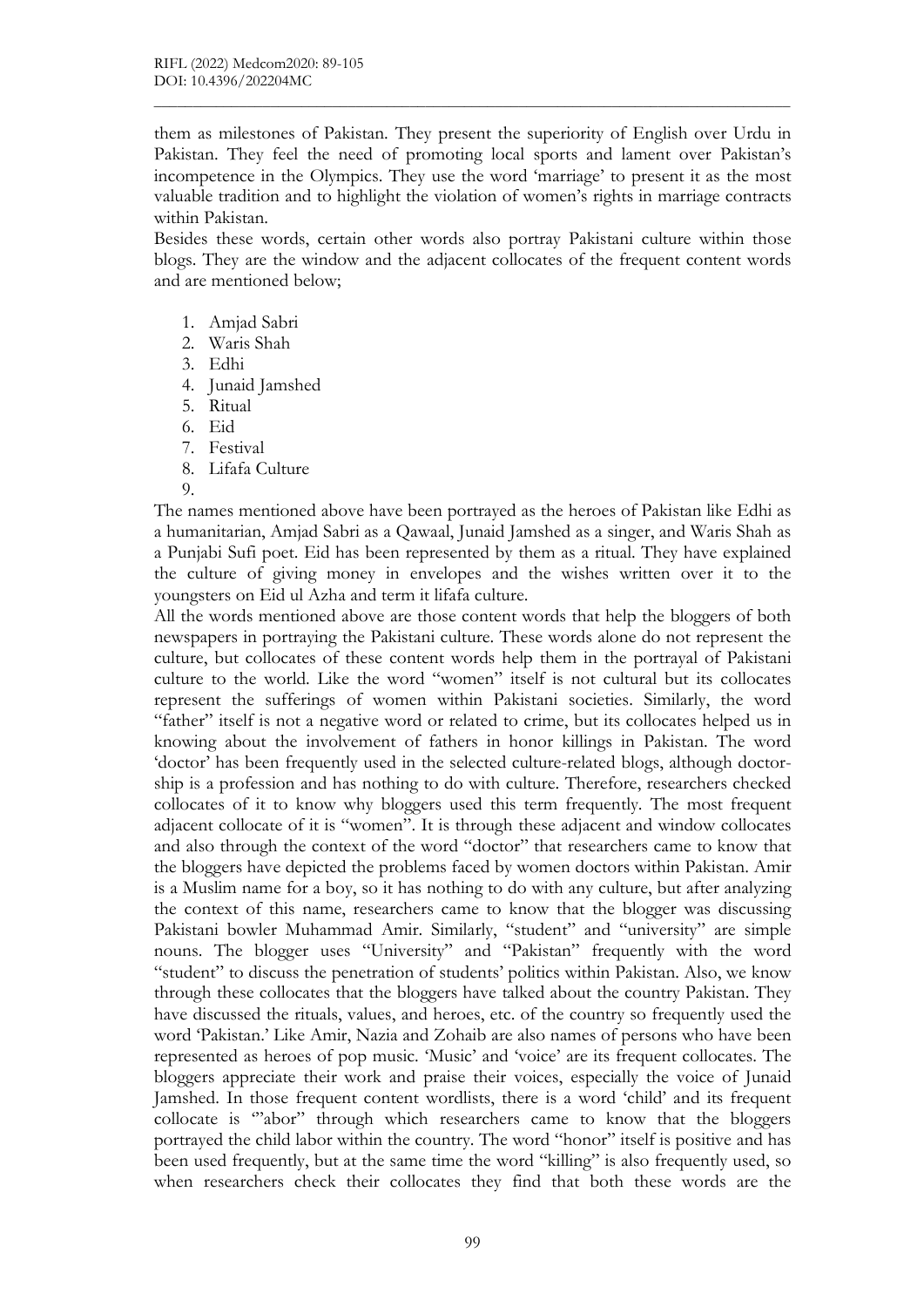collocates of each other. The blogger hence depicts honor killings within the country through the frequent use of these words. They call it one of the biggest evils existing within Pakistan. While the word "transgender" portrays the values of the country i.e. disrespect towards them, as well as represent them as heroes of the country. Researchers came to know about the use of the word "transgender" within the blogs by examining the context and collocates of the word. The word 'language' is related to culture, but alone it does not give any idea about culture. In those selected blogs "English" and "Urdu" are among the frequent collocates of the word. The bloggers depict the superiority of English over Urdu within the country. Likewise, the words "Imran", "marriage", and "sports" have been analyzed through collocates.

 $\mathcal{L}_\mathcal{L} = \{ \mathcal{L}_\mathcal{L} = \{ \mathcal{L}_\mathcal{L} = \{ \mathcal{L}_\mathcal{L} = \{ \mathcal{L}_\mathcal{L} = \{ \mathcal{L}_\mathcal{L} = \{ \mathcal{L}_\mathcal{L} = \{ \mathcal{L}_\mathcal{L} = \{ \mathcal{L}_\mathcal{L} = \{ \mathcal{L}_\mathcal{L} = \{ \mathcal{L}_\mathcal{L} = \{ \mathcal{L}_\mathcal{L} = \{ \mathcal{L}_\mathcal{L} = \{ \mathcal{L}_\mathcal{L} = \{ \mathcal{L}_\mathcal{$ 

Some words are closely related to culture but have not been frequently used by the bloggers, so are not there in the lists. Therefore, if researchers do not deal with collocates, they all will be missed. Also, it is not possible to analyze a word without dealing with it collocates, like mentioned above, the word 'honor' itself is a word for high respect or esteem, but the collocate 'killing' has made it an evil practice prevailing in the society. The words "Edhi", "festival", "lifafa culture" and eid, etc. are the words used by the bloggers but are not there in the selected frequently used wordlists. These words have been observed while looking at collocates of those frequently content words. In short, the collocates dig out those culture-related words that are not used so frequently, they have helped researchers a lot in finding out the representation of Pakistani culture in online newspaper blogs.

In this study, researchers have dealt with the four layers of culture i.e., values, rituals, heroes, and symbols. In those four layers, they found several themes, and those themes have been categorized under the layers of culture. Followings are some of the themes obtained from the study:

## 3.1 Values

Following are the themes obtained under this category:

- Women's sufferings
- Women's killings
- Bonded labor in Pakistan
- Jirga's injustice
- Honor-killings in Pakistan
- Disrespect towards transgender
- The superiority of English over the Urdu language
- Inequality towards women in marriage certificates
- Students' politics within Pakistani universities
- Child abuse

The bloggers have used the word "women" frequently to depict their sufferings, violation of their rights, jirgas' injustice with them, and honour killings. While discussing honour killings within Pakistan one female blogger of Express Tribune newspaper discusses the murder of Pakistani celebrity "Qandeel Baloch", who was killed by her brother because of her provocative acts on social media. The word "doctor" is used with the word 'women' several times to describe the problems faced by women doctors in Pakistan. The bloggers show that women doctors don't leave their jobs by their own choice but are forced by their in-laws. One of the bloggers points out the inequality towards women in marriage certificates. The blogger mentions that in Peshawar more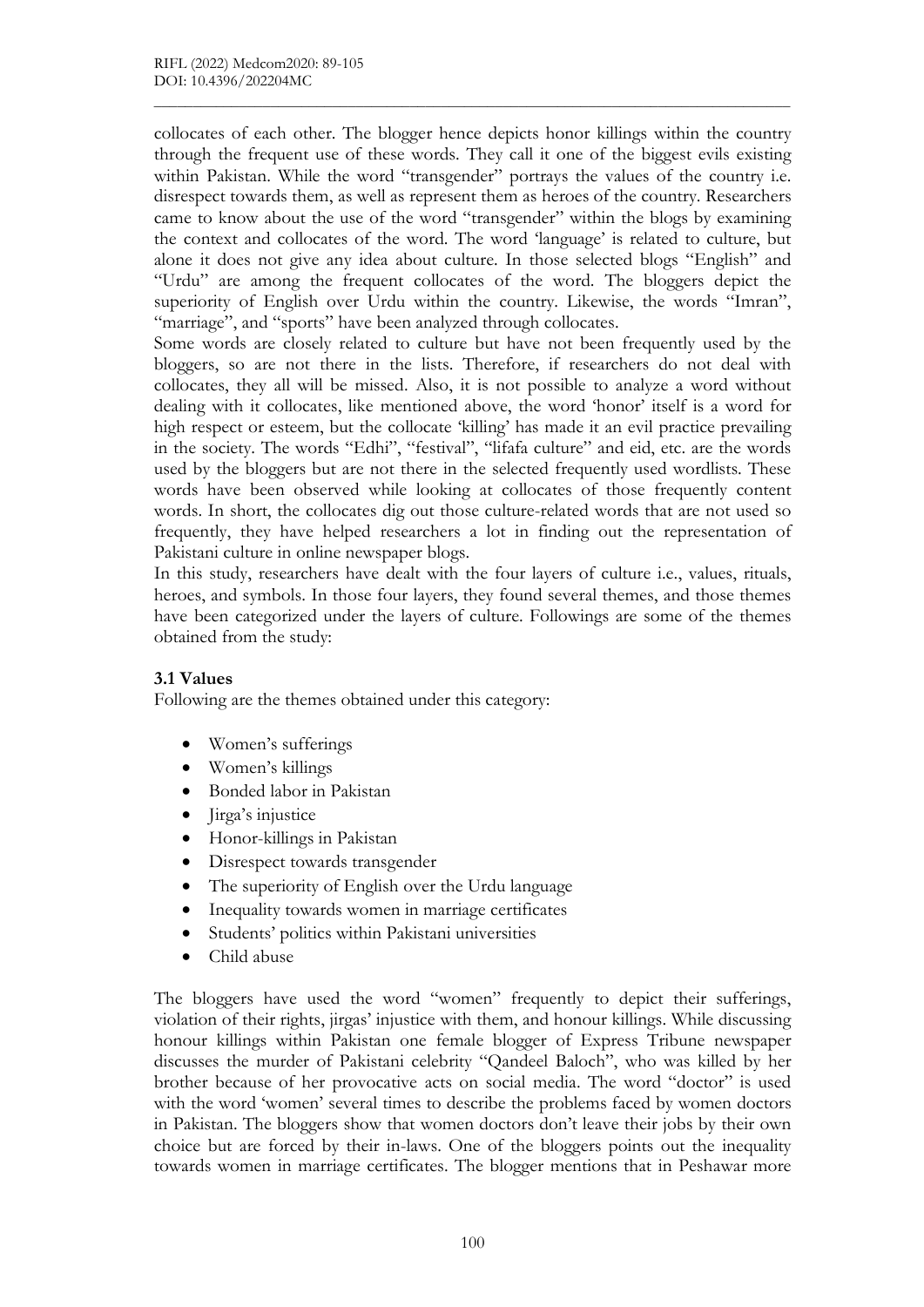than 50% of the women could not read their nikkah nama i.e., their marriage contract, 74% were not consulted before filling marriage registration forms, and 40% of the married women didn't know who had filled their marriage certificates. The bloggers discuss other issues as well like bonded labour, child abuse, student politics, and the superiority of English over the Urdu language. The female blogger of the Dawn newspaper terms bonded labor as the biggest evil in Pakistan. She narrates the story of her neighbour who has suffered a lot and lost her husband, son, and daughter due to it. Similarly, the other blogger narrates a story of child abuse in his blog. It's about a maid, less than twelve years of age, who become a victim of abuse in Rawalpindi. one of the male bloggers opines that apart from a few, the universities of Pakistan are not the places where there is freedom of learning and critical thinking. He terms the universities of the country, a space of apathy where students can be arrested for celebrating their own culture or can be attacked by performing their cultural dances, for roaming, for talking with the opposite sex, where someone can kill his fellow student for just playing music, and where a bright young man can be murdered for only imagining a less prejudice society.

 $\mathcal{L}_\mathcal{L} = \{ \mathcal{L}_\mathcal{L} = \{ \mathcal{L}_\mathcal{L} = \{ \mathcal{L}_\mathcal{L} = \{ \mathcal{L}_\mathcal{L} = \{ \mathcal{L}_\mathcal{L} = \{ \mathcal{L}_\mathcal{L} = \{ \mathcal{L}_\mathcal{L} = \{ \mathcal{L}_\mathcal{L} = \{ \mathcal{L}_\mathcal{L} = \{ \mathcal{L}_\mathcal{L} = \{ \mathcal{L}_\mathcal{L} = \{ \mathcal{L}_\mathcal{L} = \{ \mathcal{L}_\mathcal{L} = \{ \mathcal{L}_\mathcal{$ 

#### 3.2 Rituals

Following are the themes obtained under this category:

- Fasting in Ramzan
- Lifafa culture on Eid
- Festival of lights in Lahore
- Vicious spending on Eid ul Azha
- Marriage

The bloggers discuss different rituals celebrated in Pakistan like marriage, fasting, Eid and festivals. A male blogger calls marriage the most valued and unforgettable tradition in Pakistan. He calls it a gathering of cheerfulness and an occasion that many people thought to be the most important event in their lives. According to the blogger, the marriages in Pakistan bind the women and call it a disadvantageous contract for women. Female bloggers on the other hand explain the concept of Ramzan and say that it is not just a month of giving up food and drinks, but of moderation, preservation, community, holiness, charity, and self-control. One blogger shares her love for fasting as well as her guilt. She has been feeling guilty for not fasting due to a baby nursing and is relieved at the same time. She says that one should take that exemption as an act of Allah's mercy. Another blogger explains the well-known tradition of giving money to the young on Eid as a gesture of love and blessings from elders. The blogger says that the eidi tradition is part of Islamic culture, as gifts were encouraged by our Prophet. The blogger says that on Eid day almost everyone gets some eidi (money) from their elders. He laments that in past this culture was linked with love, affection, and encouragement of the elders for their young ones and children were more concerned with the wishes and greetings written over the lifafas (envelop) but in present time people especially parents have no concern about the wishes written on envelops and inquire only about the money their children receive because they have to give back the same amount to children of people who gave away eidi. The other blogger laments the vicious spending on Eid Ul Azha and says that on Eid, people do not obey Allah's commandment, rather buy costly animals to show their status and wealth to others. He mentions that we hear children talking about the size of their cattle/ cow /goat and about its cost with each other and making it difficult for a poor person to buy an animal because of a hike in meat price.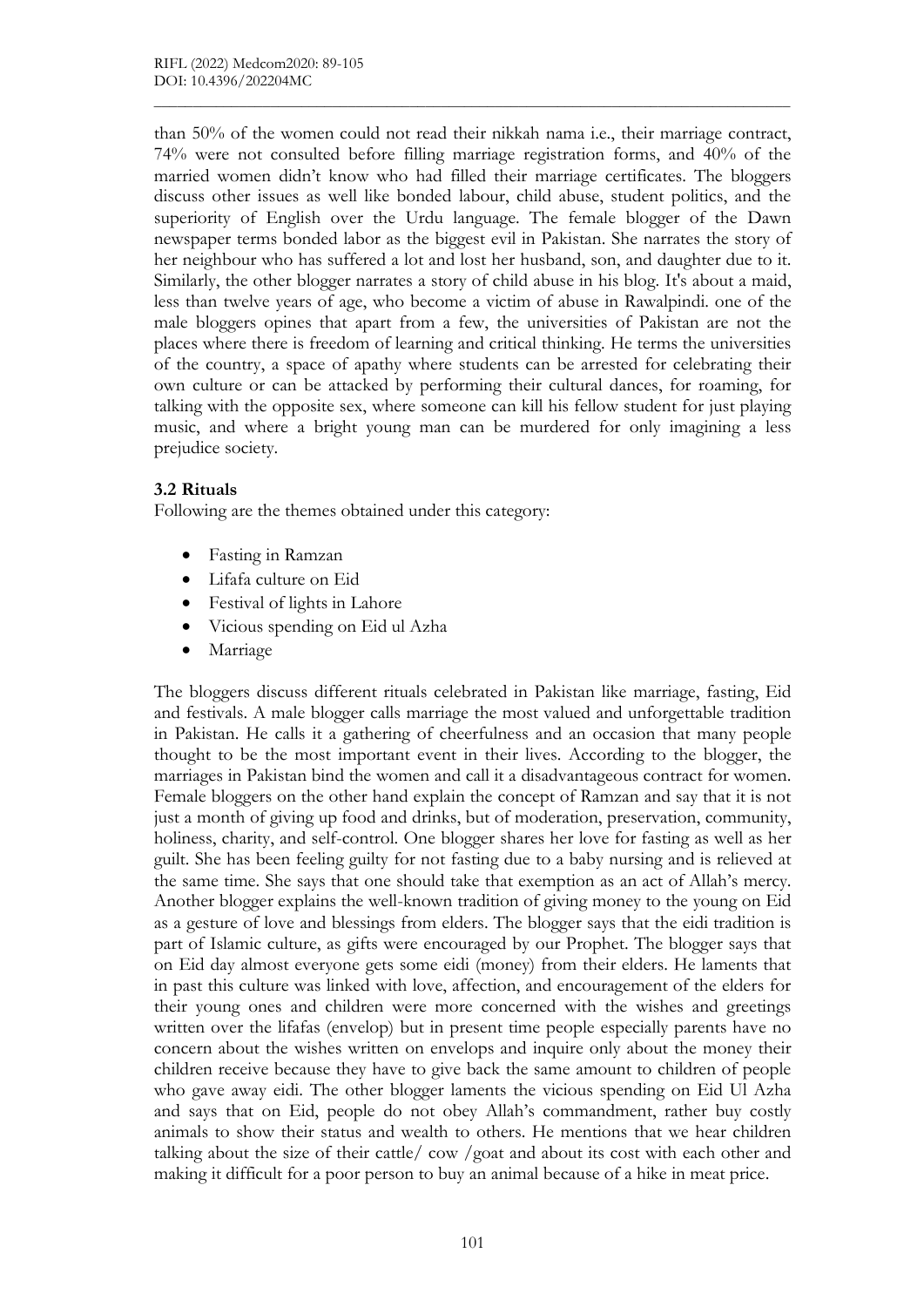The blogger discusses different festivals celebrated in Pakistan like festivals of lights and Danish Pakistani Aks festival. The blogger of Dawn Newspaper mentions the festival celebrated in Lahore which is called Mela Chiraghan (the festival of lights). The festival which the blogger attends was the 428th Urs (anniversary) of great Sufi saint Shah Hussain (popularly known as Madhu Lal Hussain), who lived in Lahore in the 16th century. The blogger says that the people of all ages from across the country enthusiastically and fearlessly participated in the festival to pay tributes to the Saint. They took part in a bonfire, lighted up candles and lamps with the expectations that their wishes would be fulfilled. One of the female bloggers talks about the Danish-Pakistani Aks festival and says that this festival intends to empower the transgender community through art, film, and dialogue. The festival also aims at promoting basic human rights for all members of society. A blogger mentions that it took place in Islamabad and Lahore in December 2014 and was the idea of the Pakistani transgender model Kami Sid.

 $\mathcal{L}_\mathcal{L} = \{ \mathcal{L}_\mathcal{L} = \{ \mathcal{L}_\mathcal{L} = \{ \mathcal{L}_\mathcal{L} = \{ \mathcal{L}_\mathcal{L} = \{ \mathcal{L}_\mathcal{L} = \{ \mathcal{L}_\mathcal{L} = \{ \mathcal{L}_\mathcal{L} = \{ \mathcal{L}_\mathcal{L} = \{ \mathcal{L}_\mathcal{L} = \{ \mathcal{L}_\mathcal{L} = \{ \mathcal{L}_\mathcal{L} = \{ \mathcal{L}_\mathcal{L} = \{ \mathcal{L}_\mathcal{L} = \{ \mathcal{L}_\mathcal{$ 

## 3.3 Heroes

Following are the themes obtained under this category

- Social heroes (Malala, Edhi, Fiza Farhan, Maheen Rehman, Ifrah Wali, Sania Nishtar, MunibaMazari, Farhat Zahoor Abbasi, Humaira Bachal, Fatima Lodhi, Syeda Ghulam Fatima, and Roshaneh Zafar)
- Writers and editors (Intizar sahib, Hakim Muhammad Saeed, Masood Ahmed Barkati)
- Poets (Waris Shah, Baba Farid)
- Players (Muhammad Amir, Maria)
- Singers (Amjad Sabri, Nazia Hassan, Zohaib Hassan, Junaid Jamshed)
- Leaders (Imran khan, for one blogger, was honest but not the best leader for Pakistan while the other blogger portrayed him as the best one)
- Transgender community as milestones for Pakistan

In cultural blogs, the bloggers do not just talk about the rituals, symbols, and values of Pakistani culture but they have also portrayed several heroes of Pakistan. While discussing heroes one of the male bloggers portrayed ten women as a protagonist who made the country proud. The blogger gives the title to his blog as "10 Pakistani women who beat the odds every time", in which he mentioned those ten women. He explains the works and contributions of those women in his blog. Almost all of them received awards nationally or internationally or both. Besides these ten women, Eidi (humanitarian) and Malala (an independent educational rights activist) were also portrayed as social heroes. The bloggers also praised different writers, poets, singers, leaders, and players in their blogs. They portrayed them as a hero of Pakistan. One blogger also talks about the transgender community of Pakistan and calls them as a milestone for the country.

## 3.4 Symbols

Following are the themes obtained under this category:

- Drama (Pakistani feminocentric dramas)
- Food (Pakora at iftar)
- Cricket culture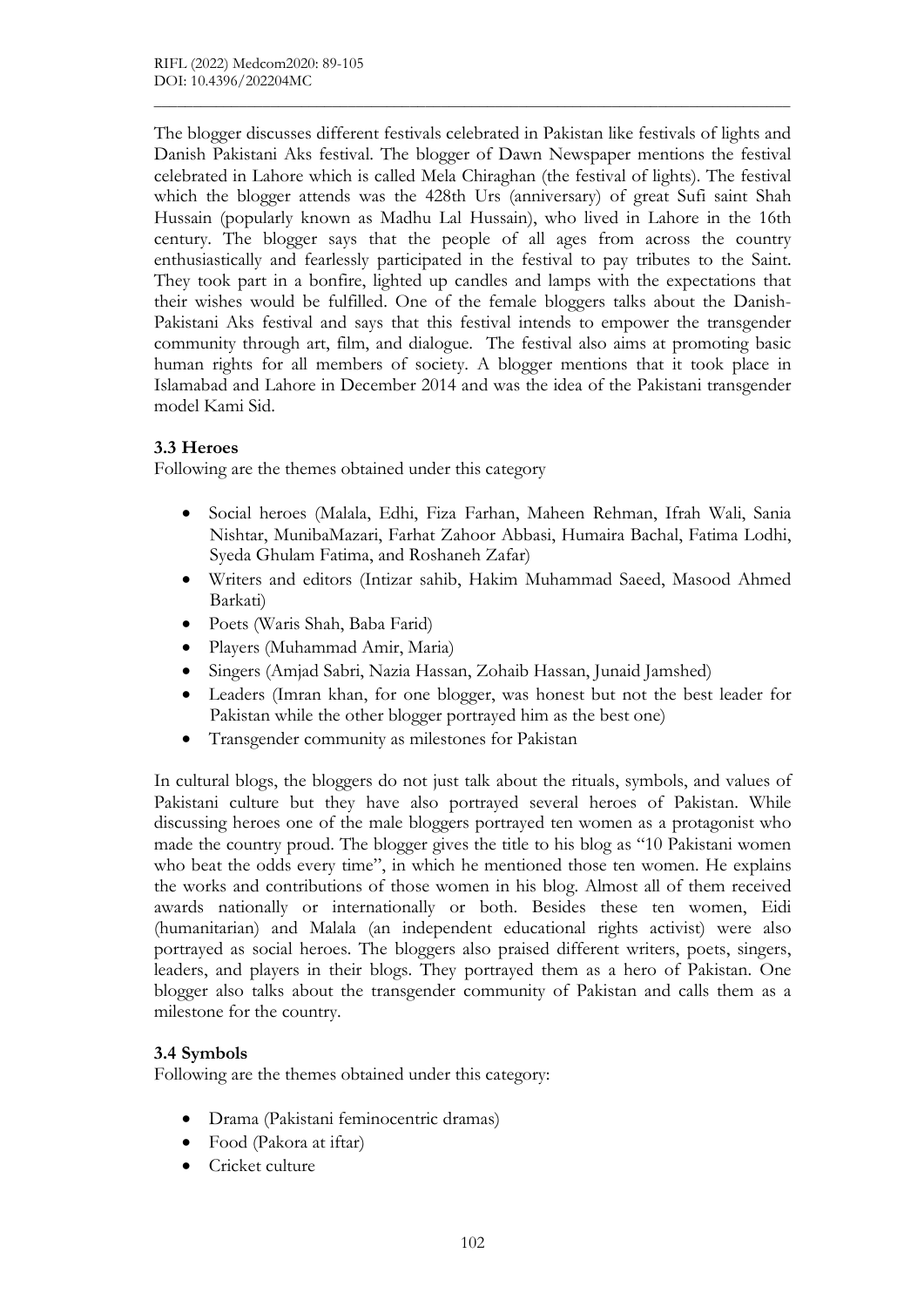Pakistan's incompetence in the Olympics

The bloggers discuss several symbols of the culture of Pakistan. One male blogger talks about Pakistani dramas and their viewers. According to that blogger, Pakistani stories are based on women-centric stories. He discusses that, in our society, Pakistani females can discuss every episode with each other, but men cannot. He also points out that everybody wants to talk about women's empowerment and inequality, but nobody wants to talk about problems faced by men in our society and give suggestions to the Pakistani drama industry that they should focus on the issues related to the male community to target the male audience. Another blogger talks about pakoras and calls it the Pakistani staple that must be there at iftar. He says that its popularity is not only because of its flavor but also due to its affordability. The bloggers also cricket culture within Pakistan. The blogger mentions that the entire nation enthusiastically follows cricket, and everyone wants to adorn cricket stars. According to the blogger, Pakistan is completely biased towards cricket. He suggests that Pakistan needs a revolutionary thinker like Kerry Packer from Australia's Channel 9 who influenced the Australian cricket board to change the scope of watching and playing cricket. He further questions the performance of Pakistan in sports. He laments over the nation's performance and says that we are nearly 195 million people but are unable to produce even one sportsman who could qualify for the Olympics. He mentions that Pakistan won a bronze medal in boxing in the Seoul Olympics in 1988 but failed to build a boxing culture after that achievement.

 $\mathcal{L}_\mathcal{L} = \{ \mathcal{L}_\mathcal{L} = \{ \mathcal{L}_\mathcal{L} = \{ \mathcal{L}_\mathcal{L} = \{ \mathcal{L}_\mathcal{L} = \{ \mathcal{L}_\mathcal{L} = \{ \mathcal{L}_\mathcal{L} = \{ \mathcal{L}_\mathcal{L} = \{ \mathcal{L}_\mathcal{L} = \{ \mathcal{L}_\mathcal{L} = \{ \mathcal{L}_\mathcal{L} = \{ \mathcal{L}_\mathcal{L} = \{ \mathcal{L}_\mathcal{L} = \{ \mathcal{L}_\mathcal{L} = \{ \mathcal{L}_\mathcal{$ 

Researchers have dealt with the male and female bloggers of the Express Tribune and the Dawn newspapers separately. The female bloggers are more concerned with the issues related to females i.e. women's sufferings, women's independence, women's killings, the problems faced by women writers, jirgas injustice with women, and honorkillings in Pakistan. Those bloggers also discuss the transgender community of the country. One blogger laments disrespect towards them while the other blogger portrays them as milestones for Pakistan. Similarly, one female blogger points out reverse sexism within society. On the other hand, male bloggers generally discuss the issues of Pakistani society i.e. students' politics, child abuse, and bonded labour. Unlike other one male blogger points out the violation of women's rights while others discuss media's transmissions related to women-killings. Researchers have also noticed the difference between male and female bloggers through the way they have discussed Imran Khan. The female blogger has portrayed him as the best opposition leader while the male blogger does not consider him good for the country. Also, male bloggers talk about the singers of Pakistan like Junaid Jamshed, Amjad Sabri, Nazia, and Zohaib.

#### 4. Conclusion

The present study is about the representation of Pakistani culture in news blogs. For this purpose, blogs related to the culture of the country were selected and analyzed through a mixed method of research. After a successful analysis of the whole data, researchers found several words used by the bloggers that depict the culture of Pakistan. Most of the words are frequently used words while others are the collocates of the frequent words. Also, different themes have been obtained from the blogs through the study of window collocates, which represent Pakistani culture. The themes reveal that the bloggers do not portray the positive values of the culture; all of them are problems within Pakistani society. The females discuss the issues related to a woman while the male bloggers point out general issues prevailing within Pakistan. The bloggers mention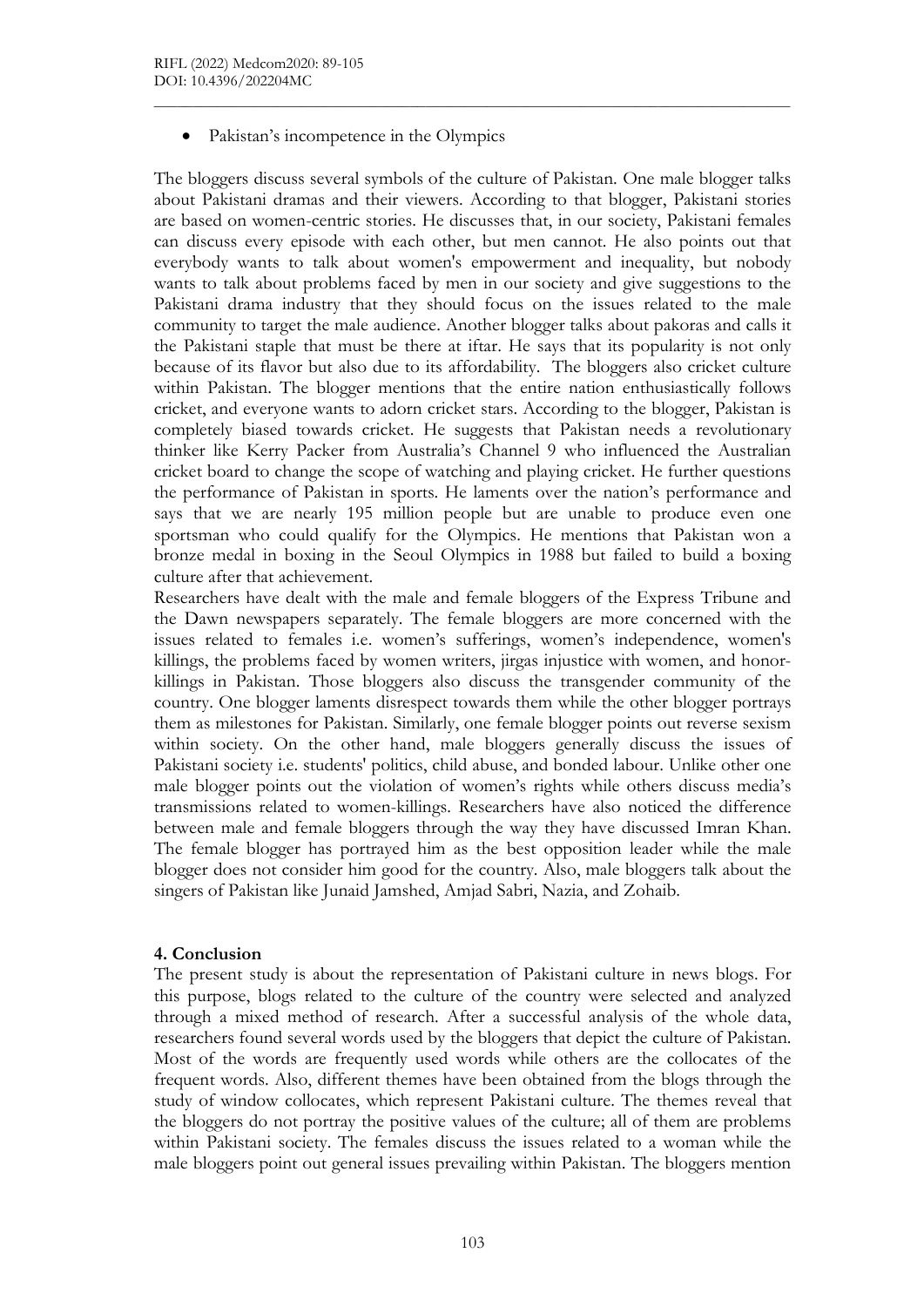the symbols as well as the rituals celebrated within the country. Also, both male and female bloggers of the newspapers pay tribute and honour their heroes.

 $\mathcal{L}_\mathcal{L} = \{ \mathcal{L}_\mathcal{L} = \{ \mathcal{L}_\mathcal{L} = \{ \mathcal{L}_\mathcal{L} = \{ \mathcal{L}_\mathcal{L} = \{ \mathcal{L}_\mathcal{L} = \{ \mathcal{L}_\mathcal{L} = \{ \mathcal{L}_\mathcal{L} = \{ \mathcal{L}_\mathcal{L} = \{ \mathcal{L}_\mathcal{L} = \{ \mathcal{L}_\mathcal{L} = \{ \mathcal{L}_\mathcal{L} = \{ \mathcal{L}_\mathcal{L} = \{ \mathcal{L}_\mathcal{L} = \{ \mathcal{L}_\mathcal{$ 

All the above findings have great importance in the real world, as these findings will leave an image on the minds of the readers about Pakistani culture and society. Like every culture, the culture of Pakistan has both positive and negative aspects. But the bloggers have focused more on the negative practices prevailing within the country. This portrayal of negative practices will make the readers think of Pakistani culture as the worst one. They have talked about the women's sufferings but have not discussed the respect given to them. Also, they do not talk about the family system, religious uniformity, meetings and greetings, taboos, art, and craft etc. of the country.

A blog which is a website including a writer's or group of writers' own experiences, remarks, thoughts, and ideas, etc. is a new genre and a lot of work needs to be done on it. The present study is delimited to the blogs of only two online newspapers and a period of two years. Moreover, the study is only about the cultural depiction in the newspapers' blogs. So, there are some recommendations for future researchers which are as follow:

- Compare and contrast the blogs of past and present.
- Compare and contrast the blogs of two or more different newspapers.
- Analyze the cultural representation in articles of newspapers.
- Compare and contrast the articles and blogs on the same topic.
- Besides culture, analyze some other aspects of newspaper blogs.

#### References

 Badey, Paul, (2011), «Culture, personality and society», in International Journal of Research Development, 4, n. 1, pp.1-7. Retrieved From: https://globalacademicgroup.com/node/162

Briggs, Mark, Schaffer, Jan (2007), Journalism 2.0, College Park, MD: J-Lab.

Etikan, Ilker, Musa, Sulaiman Abubakar, Alkassim, Rukayya Sunusi (2016), «Comparison of convenience sampling and purposive sampling», in American Journal of Theoretical and Applied Statistics, 5, n. 1, pp. 1-4.

Fang, Tony (2010), «Asian management research needs more self-confidence: Reflection on Hofstede (2007) and beyond», in Asia Pacific Journal of Management, 27, n. 1, pp. 155- 170.

Gene Zucker, Harold (1978), «The variable nature of news media influence», in *Annals of* the International Communication Association, 2, n. 1, pp. 225-240.

Heine, Bernd, Narrog, Heiko (2015), The Oxford handbook of linguistic analysis, Handbooks in Linguistic, Oxford.